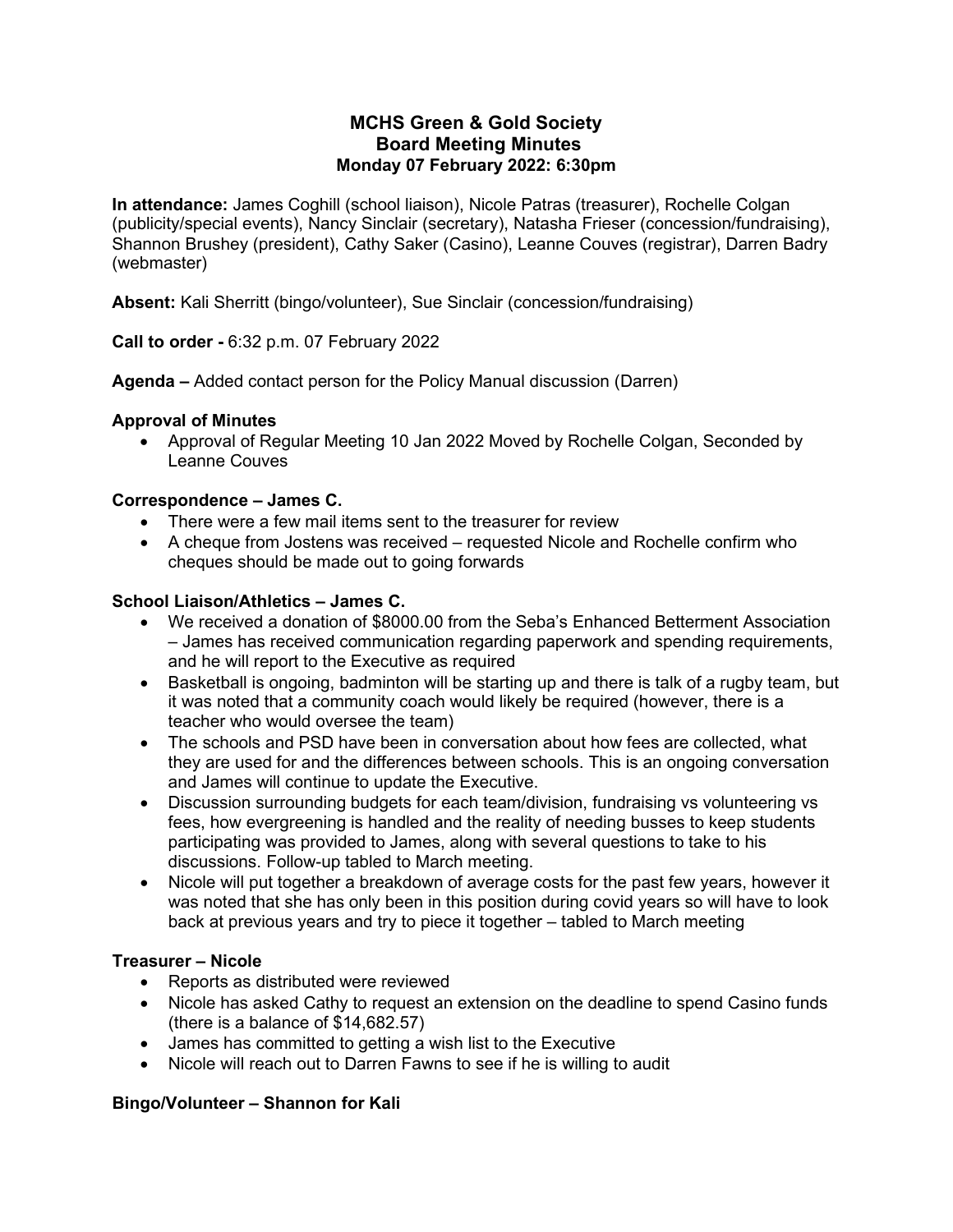- Kali has been able to connect with about 50% of the former grade 11 and 12 families with outstanding volunteer requirements
- Kali has again requested to switch our summer bingos. It was noted that the bingo hall has returned to more strictly enforcing their cancellation window
- The required number of volunteers is also changing and is expected to continue to change as covid restrictions are lifted
- We still need 2 volunteers for a February bingo
- The volunteer requests are now being put on social media and the website

#### **Sports Registrar – Leanne**

- All volleyball and basketball players are paid in full
- Leanne has been working with Deb to ensure the pay-to-play athletes are current
- Leanne requested an invite to all future parent meetings as sports begin having her on the call really assisted in how smoothly basketball registration went.

#### **Webmaster – Darren**

- Past minutes and Leanne's registration guidelines are posted to the website
- Additional Agenda Item: Donna Smith was brought up as a contact for helping the Executive develop the Policy Manual and review our process. Discussion included the importance of working with past members who can provide background information and ensuring we have a clear idea about the scope of any outside assistance we need so the cost does not become unreasonable. Rochelle will reach out to Fiona to see if she would be willing to assist in providing background information. Leanne will coordinate with Shannon about the scope of work required and then reach out to Donna for a quote. James and Shannon will reach out to the Panther Society for a copy of their manual(s). Follow-up tabled to the next meeting.

#### **Casino/Gaming/Grants - Cathy**

- We did not receive the grant we had applied for (included about \$13,000.00 request for such items as Volleyball equipment, soccer uniforms and a score table)
- AGLC was contacted for an extension on the spending deadline and it seemed like this was a common request. Cathy will confirm before the next meeting.
- Cathy will report back on AGLC raffle restrictions for our type of society (deadlines for applying, how long the raffles can run, etc.)

#### **Publicity/Special Events - Rochelle**

- Wall of fame banner is in progress
- New basketball team pictures will be going up soon
- There will be another apparel sale (likely April) Rochelle will finalize the date for the next meeting

#### **Concession/Fundraising – Natasha**

• Nothing new to report

#### **Old Business**

- Insurance application was accepted, and Shannon is waiting for the insurance provider to reach out – tabled to March meeting
- Bingo swap for summer as noted above
- Policy Manual as noted above